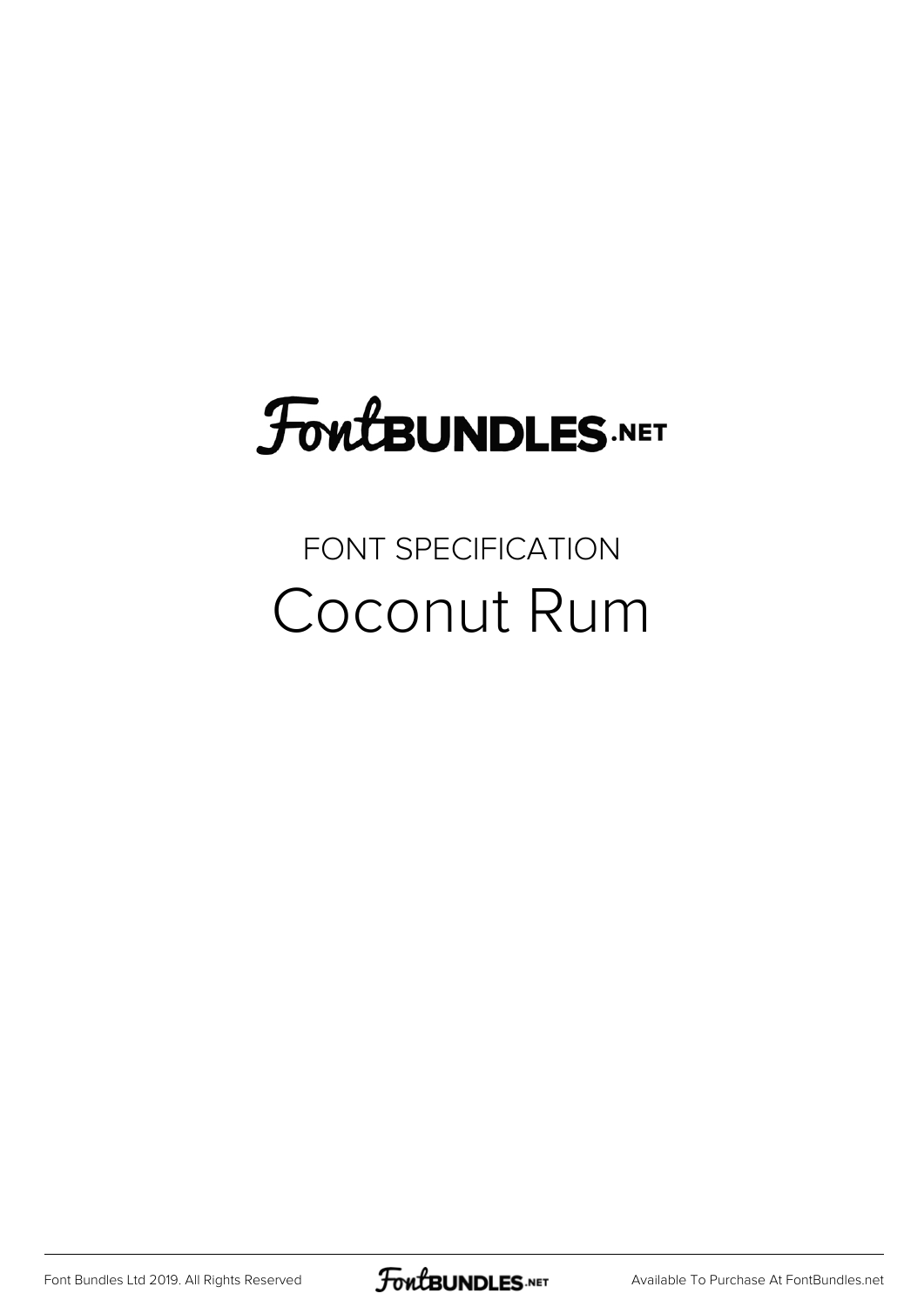## Coconut Rum - Regular

**Uppercase Characters** 

#### A & C Q E F G H I J K L M N O P Q K S T U V W X Y Z

Lowercase Characters

### a b c d e b g h i j k l m n o p q r s t w r w x y z

Numbers

0123456789

Punctuation and Symbols

| $\pmb{u}$ | $\pmb{\ast}$ | $\zeta$          | $\begin{array}{ccccccccccccccccccccc} \gamma_0 & \xi & \cdot & \cdot & \cdot & \cdot & \cdot & \cdot & \cdot & \cdot & \cdot & \cdot & \gamma & \cdot & \zeta \\ \end{array}$ |              |   |   |                          |   |   |   |                           | $\setminus$ | $\Lambda$ |
|-----------|--------------|------------------|-------------------------------------------------------------------------------------------------------------------------------------------------------------------------------|--------------|---|---|--------------------------|---|---|---|---------------------------|-------------|-----------|
|           |              |                  |                                                                                                                                                                               | $\mathbf{c}$ |   | £ |                          |   | ¥ |   | $\odot$                   |             |           |
|           |              | All Other Glyphs |                                                                                                                                                                               |              |   |   |                          |   |   |   |                           |             |           |
| A         |              | A                | Â                                                                                                                                                                             |              | Ã |   | $\pmb{\mathtt{\hat{A}}}$ | Å |   | Ç | $\overline{\mathfrak{l}}$ |             |           |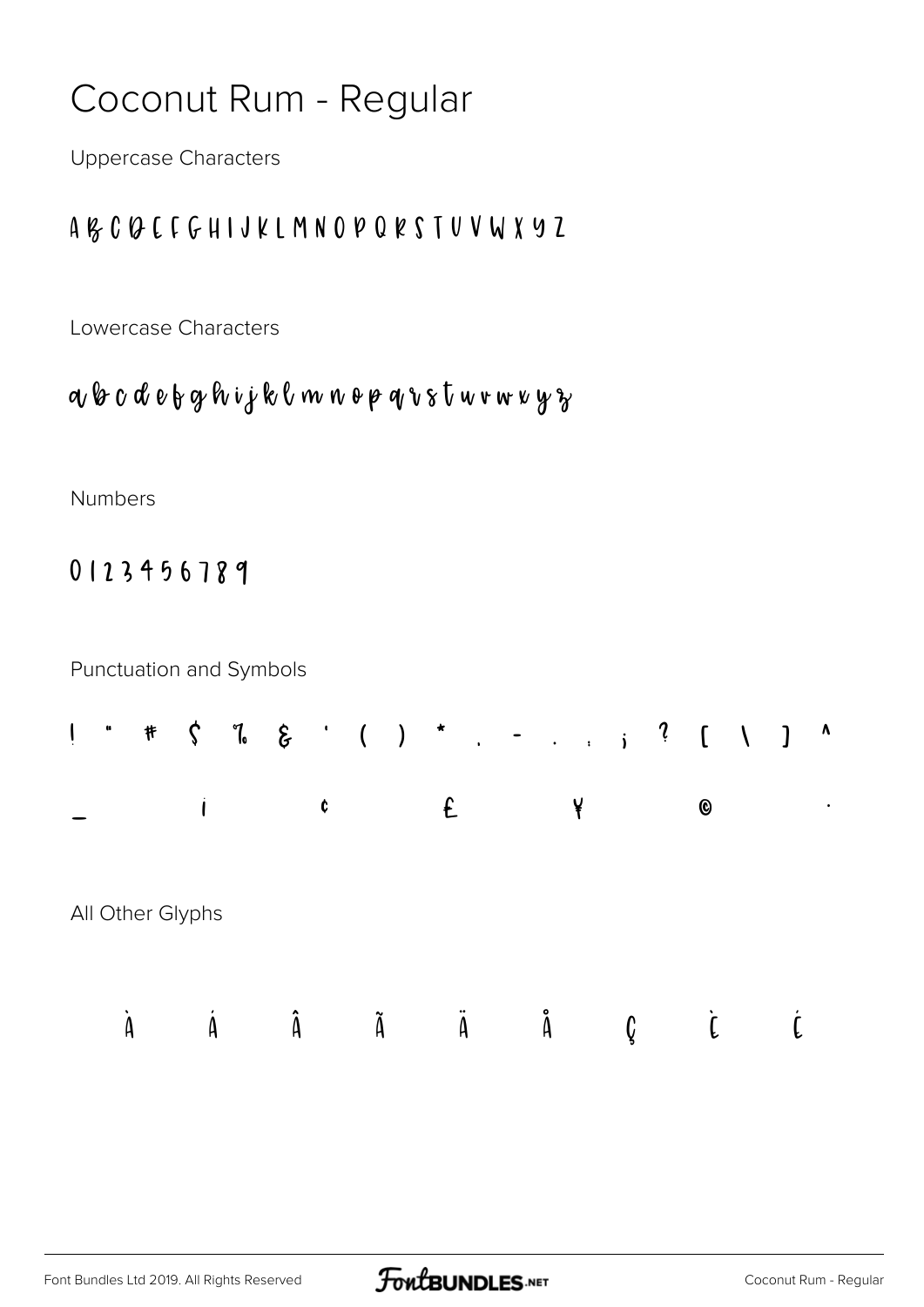| $\hat{\mathbf{L}}\qquad \  \  \, \ddot{\mathbf{L}}\qquad \qquad \dot{\mathbf{I}}\qquad \qquad \dot{\mathbf{I}}\qquad \qquad \mathbf{\ddot{\mathbf{I}}}\qquad \qquad \mathbf{\ddot{\mathbf{N}}}\qquad \qquad \dot{\mathbf{0}}\qquad \qquad \dot{\mathbf{0}}$                                                                                                                                                                    |  |  |  |  |
|--------------------------------------------------------------------------------------------------------------------------------------------------------------------------------------------------------------------------------------------------------------------------------------------------------------------------------------------------------------------------------------------------------------------------------|--|--|--|--|
| $\begin{matrix} \hat{0} && \tilde{0} && \tilde{0} && \tilde{0} && \tilde{0} && \tilde{0} && \tilde{0} && \tilde{0} && \tilde{0} && \tilde{0} && \tilde{0} && \tilde{0} && \tilde{0} && \tilde{0} && \tilde{0} && \tilde{0} && \tilde{0} && \tilde{0} && \tilde{0} && \tilde{0} && \tilde{0} && \tilde{0} && \tilde{0} && \tilde{0} && \tilde{0} && \tilde{0} && \tilde{0} && \tilde{0} && \tilde{0} && \tilde{0} && \tilde{0}$ |  |  |  |  |
| $\dot{q}$ and $\dot{q}$ and $\dot{q}$ and $\dot{q}$ and $\dot{q}$ and $\dot{q}$ and $\dot{q}$                                                                                                                                                                                                                                                                                                                                  |  |  |  |  |
| $\ddot{\theta}$ i i i i $\ddot{\theta}$ i $\ddot{\theta}$ i $\ddot{\theta}$                                                                                                                                                                                                                                                                                                                                                    |  |  |  |  |
| õ ö in in în in in in in î                                                                                                                                                                                                                                                                                                                                                                                                     |  |  |  |  |
| $\hat{\mathsf{w}}$ $\hat{\mathsf{y}}$ $\hat{\mathsf{y}}$ $\hat{\mathsf{y}}$ $\hat{\mathsf{y}}$ $\hat{\mathsf{y}}$ $\hat{\mathsf{y}}$ $\hat{\mathsf{y}}$                                                                                                                                                                                                                                                                        |  |  |  |  |
|                                                                                                                                                                                                                                                                                                                                                                                                                                |  |  |  |  |